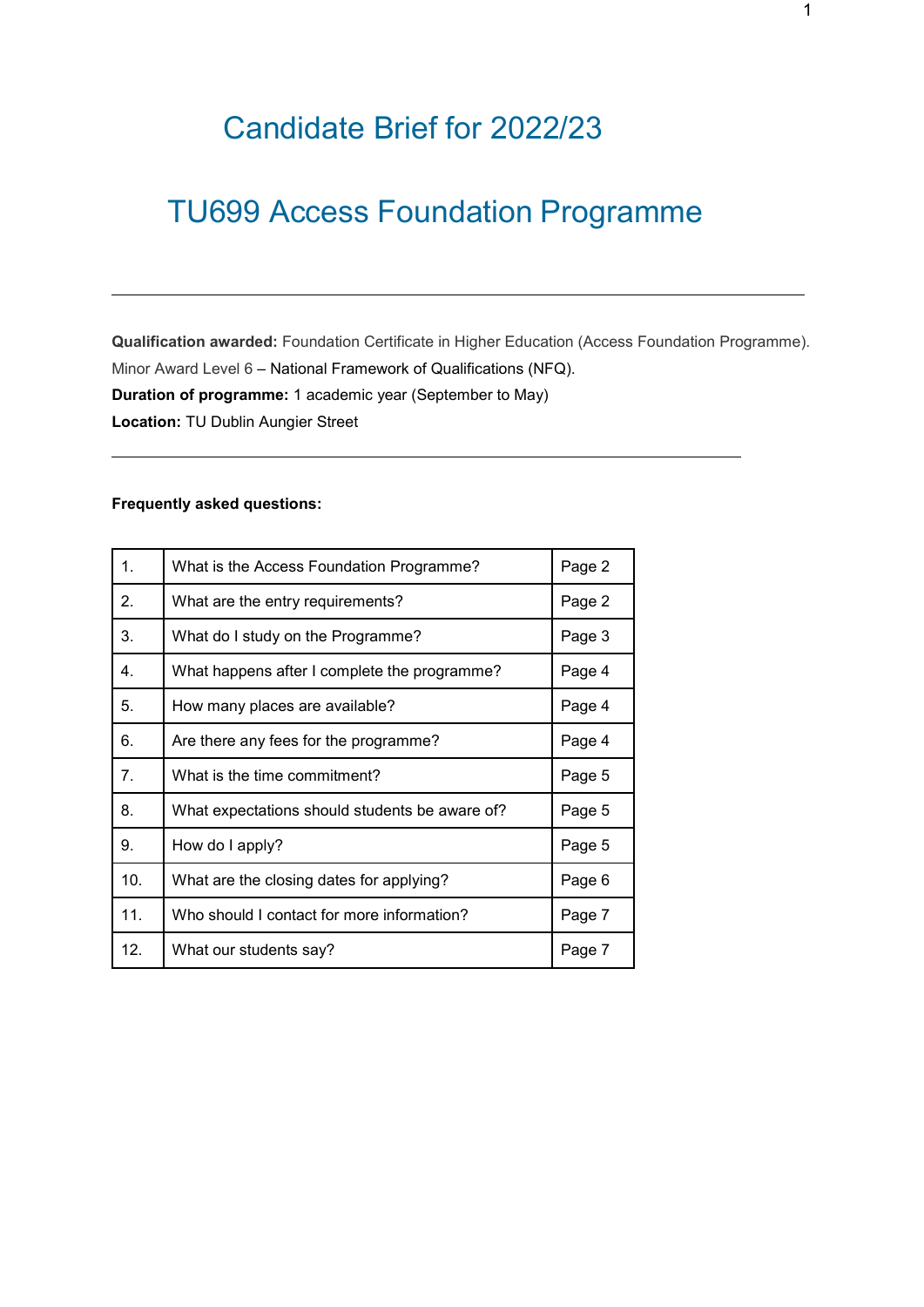# 1. What is the Access Foundation Programme?

The Access Foundation Programme (AFP) is a preparation for higher education programme. The programme prepares students personally and academically to pursue undergraduate programmes across all disciplines in TU Dublin including Science and Health, IT and Computing, Engineering and Built Environment, Social Science, Business, Hospitality, Arts and Tourism.

The programme is designed to provide an entry route into TU Dublin for (i) mature students and (ii) young adults who have experienced socio-economic and educational disadvantage.

Students who successfully complete the programme will be offered a place on a suitable undergraduate course at TU Dublin. We will offer support during the year to help students to identify undergraduate options at TU Dublin.

# 2. What are the entry requirements?

#### **Mature Students (22 years of age or over on the 1st of January 2020):**

There are no standard educational requirements, such as the Leaving Certificate, but all applicants must meet the following criteria:

- Be a mature student. Applicants who are 22 years of age or over on the 1st of January on the year of entry are considered mature students.
- Be able to demonstrate a desire to pursue third level programmes and a level of learning ability suitable to do so.
- Demonstrate an ability to communicate effectively in English at level suitable to commencing the programme.
- Candidates who already hold a higher education qualification (level 6 Higher Certificate award or above) with no evidence of deterioration in academic ability, will be considered ineligible.
- Non-EU/EEA candidates must be ordinarily resident in Ireland and have Visa/GNIB stamp 4 status or have international protection status in Ireland.
- Be ordinarily resident within the EU/EEA/Swiss Confederation for 3 out of the last 5 years.

#### **Young Adults (21 years of age or younger on the 1st of January 2020):**

This programme offers opportunities to young adults who have experienced socio-economic disadvantage. To be considered eligible applicants must satisfy three of the following SED indicators:

- 1. Parents have not gone to college (higher education).
- 2. Applicant has attended a DEIS school for at least 2 years.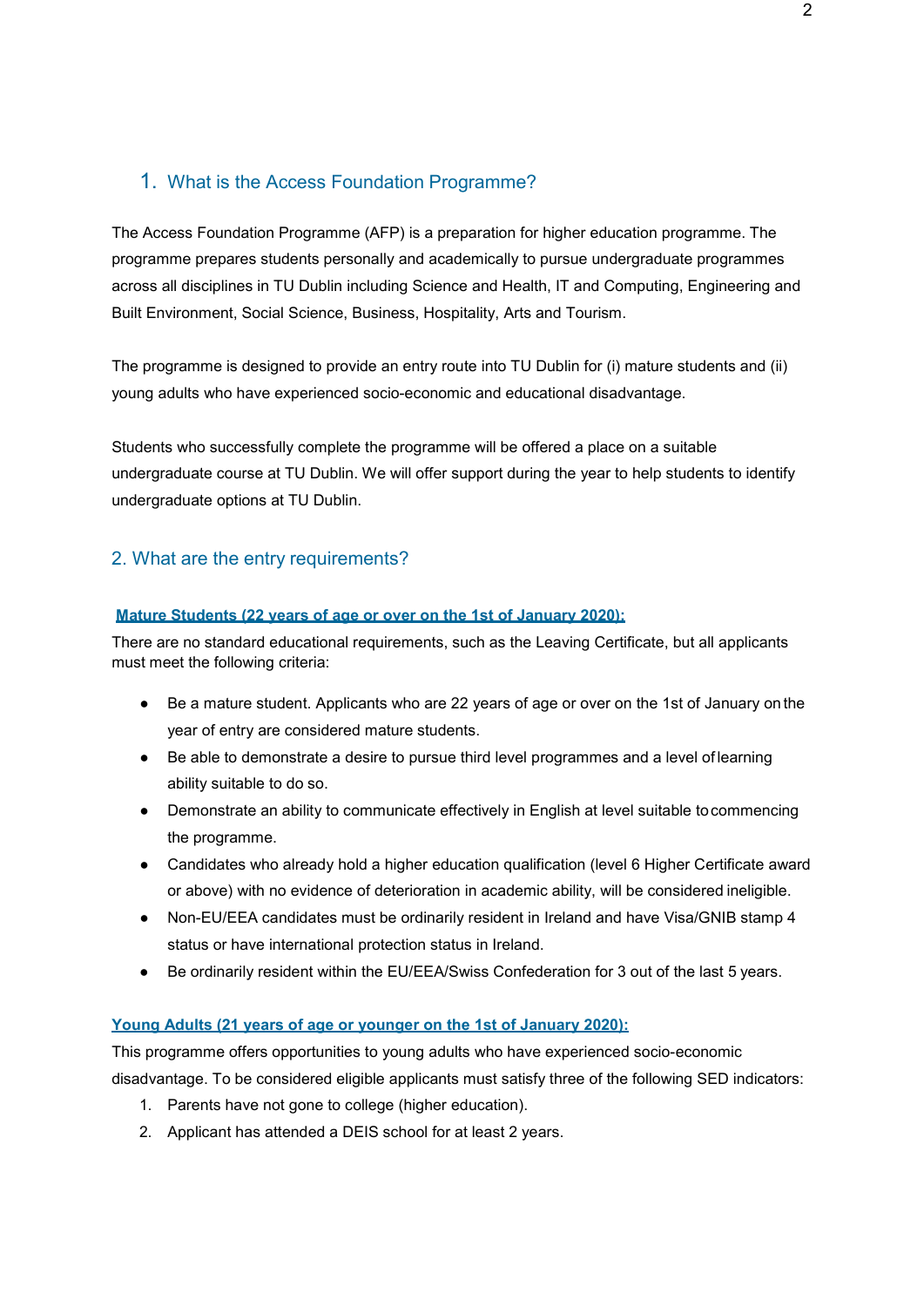3. Family income in 2020 was below the following:

| <b>Less than 4</b>                                                                                     | €45,790 |  |  |
|--------------------------------------------------------------------------------------------------------|---------|--|--|
| $4 - 7$                                                                                                | €50,325 |  |  |
| More than 8                                                                                            | €54.630 |  |  |
| Add €4,670 to the total income for every sibling/parent enrolled in a full time college, university or |         |  |  |

**post leaving certificate further education course.**

- 4. Be from a socio economic group underrepresented in higher education.
- 5. Live in an area of urban or rural disadvantage.
- 6. Family received a means tested payment from the Department of Social Protection for atleast 26 weeks in the tax year two years prior to the year of application. For example, applicants for 2022 must submit financial documentation for 2020.

Special consideration is given to applicants from the Traveller Community and applicants who are/were in the care of the state.

There are no standard educational requirements, such as the Leaving Certificate, but all applicants must meet the following criteria:

- Be able to demonstrate a desire to pursue third level programmes and a level of learning ability suitable to do so.
- Demonstrate an ability to communicate effectively in English at level suitable tocommencing the programme.
- Candidates who already hold a higher education qualification (level 6 Higher Certificate award or above) with no evidence of deterioration in academic ability, will be considered ineligible.
- Non-EU/EEA candidates must be ordinarily resident in Ireland and have Visa/GNIB stamp 4 status or have international protection status in Ireland.
- Be ordinarily resident within the EU/EEA/Swiss Confederation for 3 out of the last 5 years.

## 3. What do I study on the Programme?

Students study 8 modules each semester (6 core modules + 2 option modules). The core modules include Applied Writing, Maths, Study Skills and Research Skills, Information Technology, Communication Skills and Introduction to Higher Education. The programme offers 3 levels of maths modules which students choose from – Fundamental Maths, Intermediate Maths or Advanced Maths.

Through the core modules students will learn how to research and write academic work, and improve their information technology, communication and study skills.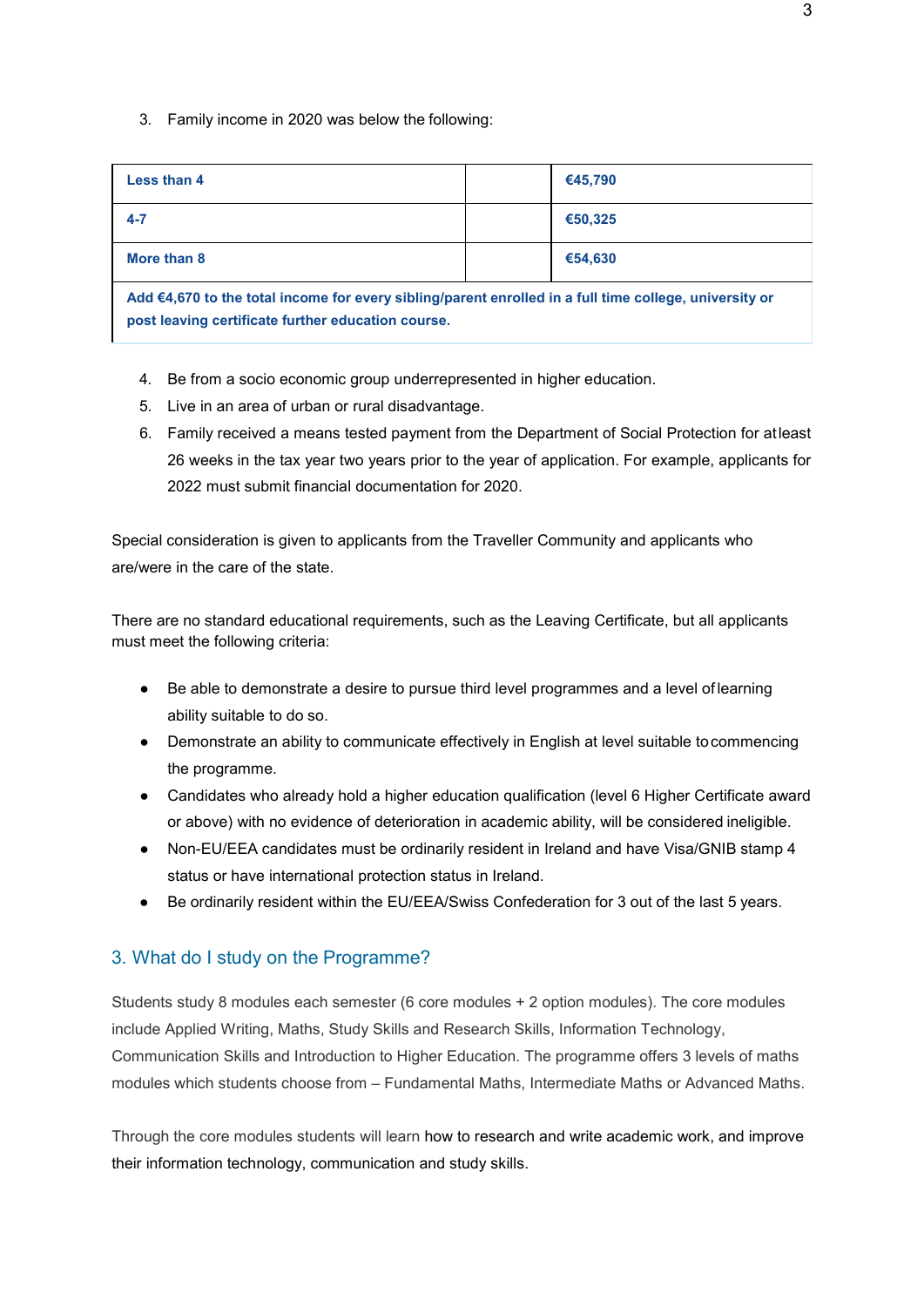Additionally students choose two modules designed to familiarise students in the academic disciplines they are interested in pursuing. These are:

| Programme optional modules: students choose 2 each semester |                                               |  |  |
|-------------------------------------------------------------|-----------------------------------------------|--|--|
| Semester 1                                                  | Semester <sub>2</sub>                         |  |  |
| Introduction to Humanities                                  | Approaches to Humanities                      |  |  |
| Introduction to Social Science                              | <b>Applied Social Science</b>                 |  |  |
| Introduction to Marketing                                   | Introduction to Management                    |  |  |
| Introduction to Financial Accounting                        | Introduction to Economics                     |  |  |
| Computer Science Fundamentals (Networking<br>Technologies)  | Computer Science Fundamentals 2 (Programming) |  |  |
| Engineering (Electronic and Electrical)                     | <b>Mechanical Engineering</b>                 |  |  |
| Introduction to Chemistry                                   | <b>Applied Chemistry</b>                      |  |  |
| <b>Fundamental Physics</b>                                  | <b>Applied Physics</b>                        |  |  |
| Human Biology                                               | Cell Biology and Genetics                     |  |  |
| Art Portfolio Preparation (year long)                       | Art Portfolio Preparation (year long)         |  |  |
| Introduction to Irish History                               | <b>Cultural Tourism</b>                       |  |  |

N.B. Modules offered on the Access Foundation Programme are subject to change.

#### 4. What happens after I complete the programme?

Students who successfully complete the programme will be offered a place on a suitable undergraduate course at TU Dublin. We will offer support and CAO advice during the year to help students to identify options at TU Dublin. Offers of TU Dublin undergraduate places are made to students by an Admissions Board (through the CAO) based on students' academic performance on the programme.

Mature students may apply to other Higher Education Institutions through their CAO applications.

## 5. How many places are available?

There are 150 places available.

#### 6. Are there any fees for the programme?

The programme is free of charge. However, students on the course are not eligible to apply for a Further Education / Higher Education grant. Students may be eligible for the Back to Education Allowance (see [http://www.welfare.ie f](http://www.welfare.ie/)or more information).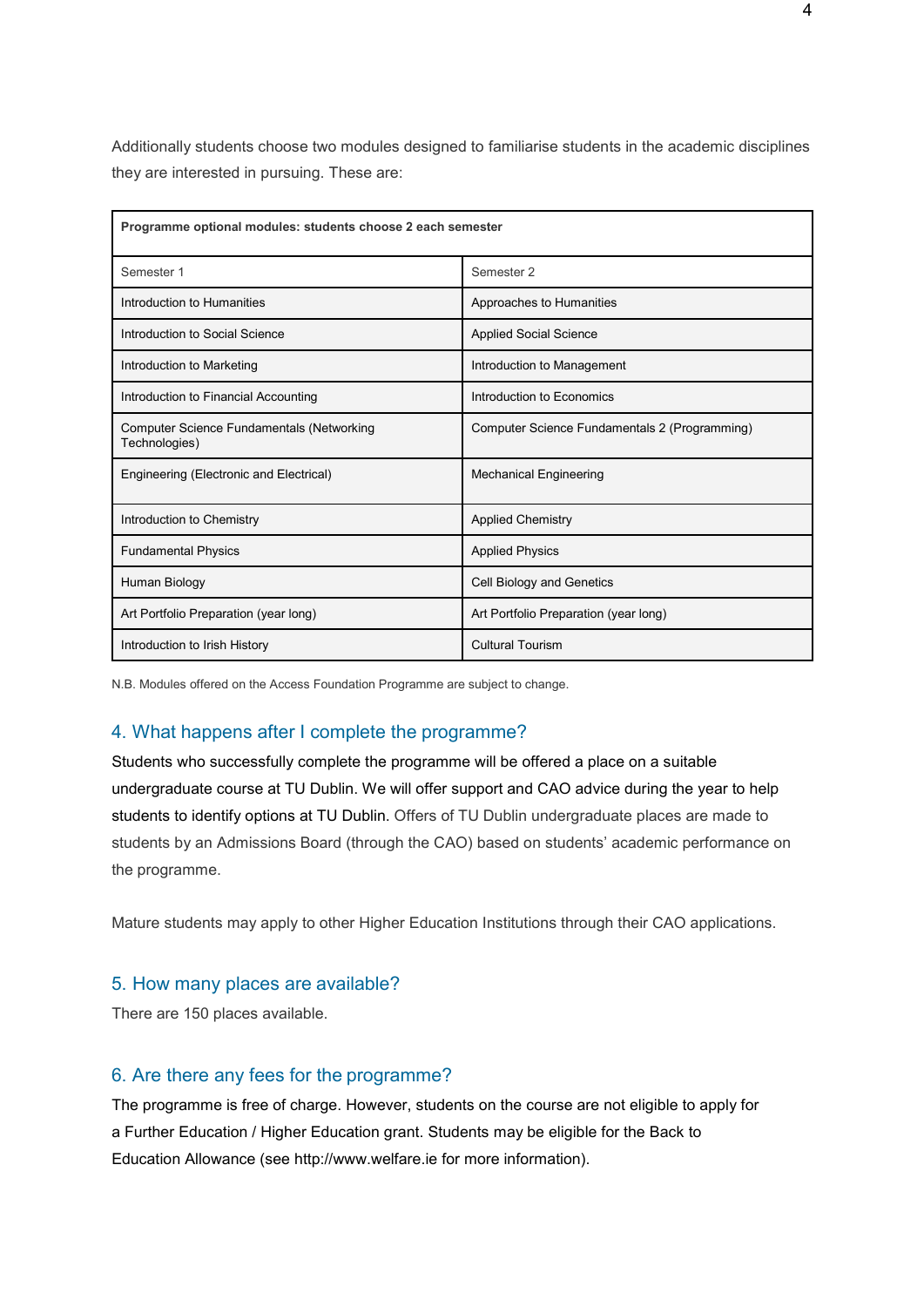### 7. What is the time commitment?

The programme is full-time with approximately 24 hours of class time per week and we expect about a further 20 hours of independent study. The programme runs from September to May each year. Classes take place between the hours of 9am and 6pm, Monday to Friday.

#### 8. What expectations should students be aware of?

Participation: This programme requires a high degree of participation. Regular attendance at lectures, tutorials and student support sessions is expected. Showing up to classes prepared and participating in in-class discussion and debate are an important part of being successful on the programme.

Time Management: Students will develop their time management and planning skills in the Study Skills module. Students are expected to manage their workload across all modules and to meet assessment deadlines as they arise. Students are provided with an Assessment Schedule, detailing the dates of all assessments, at the beginning of each semester.

Assessments: Students are assessed through a variety of methods including essays and reports, online multiple choice questionnaires, in-class presentations and assessments, formal exams and group work activities. Much of this work is done outside of class and requires an ability to work independently.

Stay connected: Students should regularly check their TU Dublin email and Brightspace for updates. We will help set you up and get you started using your college email and other online resources in the Information Technology module.

Engagement: Where appropriate students are expected engage with programme and college supports including one-to-one and group support meetings with the programme coordinator.

Successful completion: Students are required to pass **all** of their assigned modules to successfully complete the programme and move on to undergraduate study through the AFP route.

Respect: Wework to promote a positive teaching and learning environment based on respect for the individual learner and the diversity of the student body. Students are expected to respect their fellow peers and college staff.

## 9. How do I apply?

Applications are made directly to TU Dublin by way of an online application form. You do not apply through the CAO.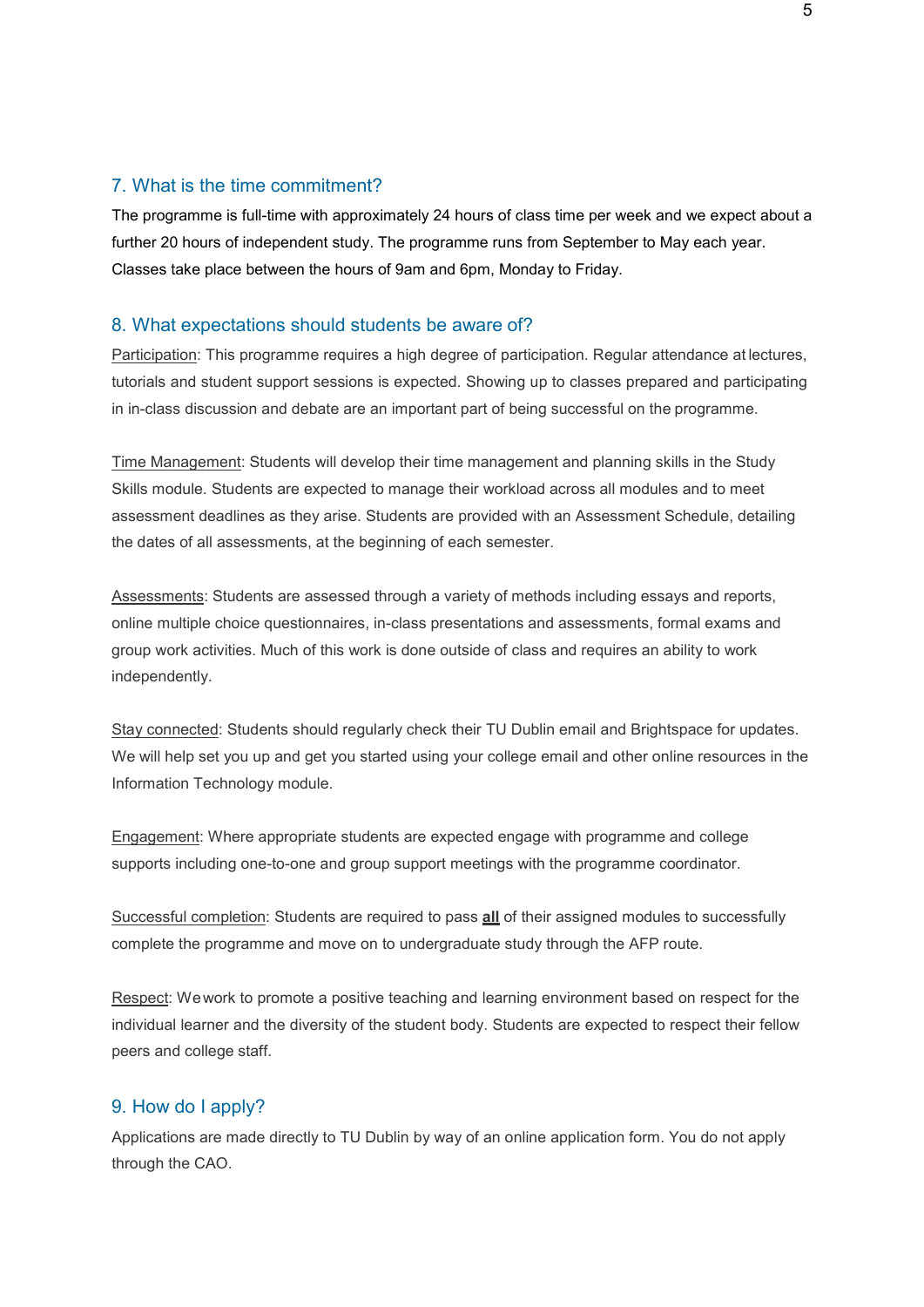There are separate application forms for mature students and young adults. Please ensure you complete the correct form.

The application form requires the following:

- a. A personal statement outlining your motivation for going to college and the reasons for choosing the Access Foundation Programme.
- b. A copy of your qualifications, where possible.
- c. Proof of identity for all applicants. If you are a Non-EU/EEA citizen please include a copy of your GNIB card showing stamp 4 status or proof of international protection status.

Applications are made directly to the Access Foundation Programme. Applicants are assessed for eligibility and suitability and those shortlisted will be called for interview. Offers are made to candidates based on the application form and interview and/or assessment.

You can find application forms on TU Dublin's website at: <https://tudublin.ie/study/undergraduate/courses/access-foundation-programme-tu699/>

Alternatively please email [johanna.king@tudublin.ie.](mailto:johanna.king@tudublin.ie)

## 10. What are the closing dates for applying?

Please see website for closing date.

# 11. Who should I contact for more information?

You may contact the Programme Coordinator Johanna King at: Email: [johanna.king@tudublin.ie](mailto:johanna.king@tudublin.ie) Phone: 01- 220 5828

Or the Admissions Office at: Email: [admissions@tudublin.ie](mailto:admissions@tudublin.ie) Phone: 01-220 6100

If you are interested in the programme we recommend that you join the mailing list for updates regarding the application process and upcoming events. To join the mailing list, please email Johanna King at [johanna.king@tudublin.ie.](mailto:johanna.king@tudublin.ie)